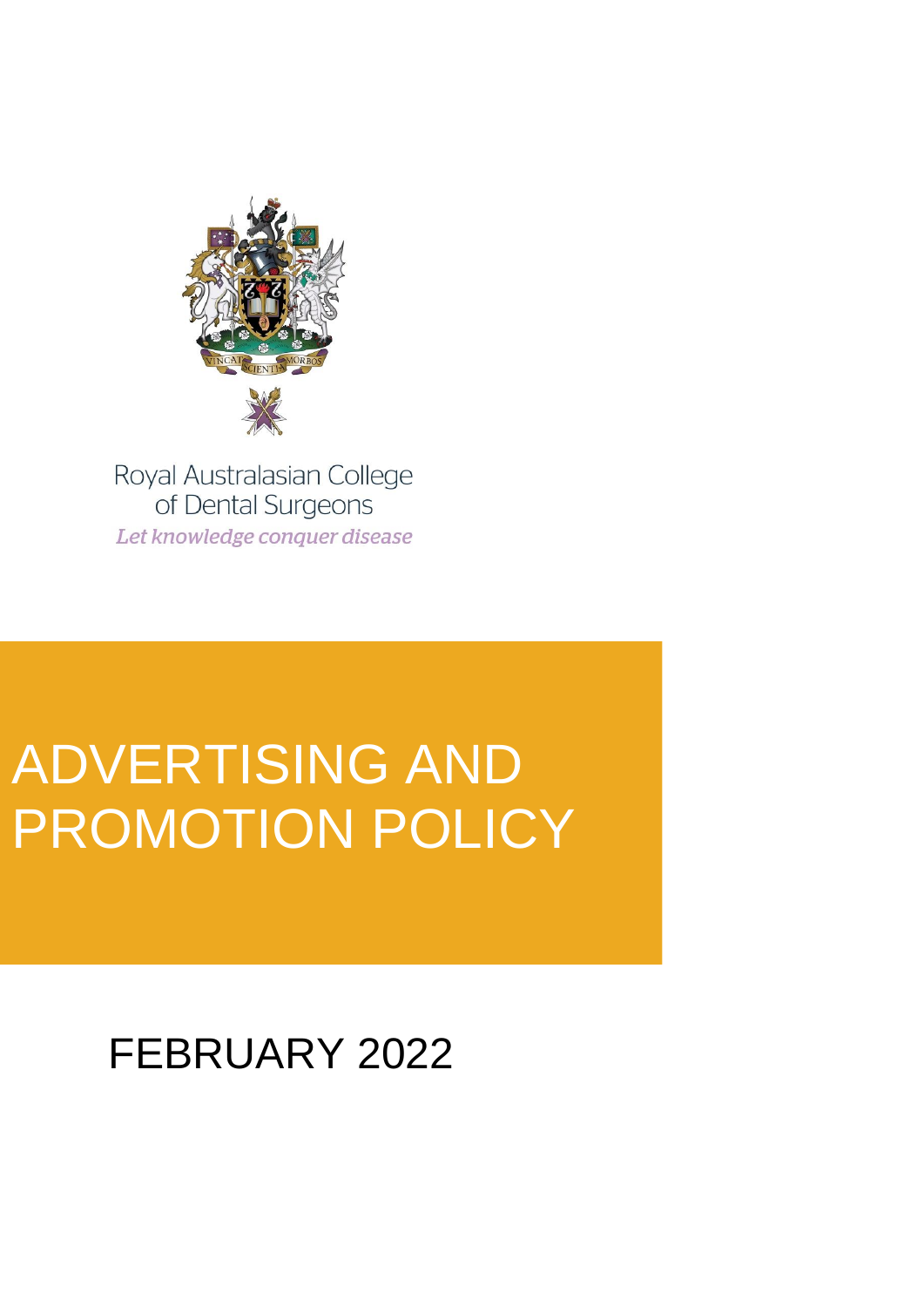# *Document Information*

| Document Number            | EXT_OPS_101_3.0                                                                                      |
|----------------------------|------------------------------------------------------------------------------------------------------|
| Nature of Document         | Advertising and Promotion Policy                                                                     |
| <b>Contact Officer</b>     | <b>Chief Executive Officer</b>                                                                       |
| Authoriser                 | FA&R                                                                                                 |
| Approved                   | Board                                                                                                |
| Date Effective             | 25 February 2022                                                                                     |
| Date of Next Review        | Within 5 years of last review                                                                        |
| Related documents/policies | Conflict of Interest Policy, Social Media Policy,<br>Sponsorship Policy, Privacy Policy, Style Guide |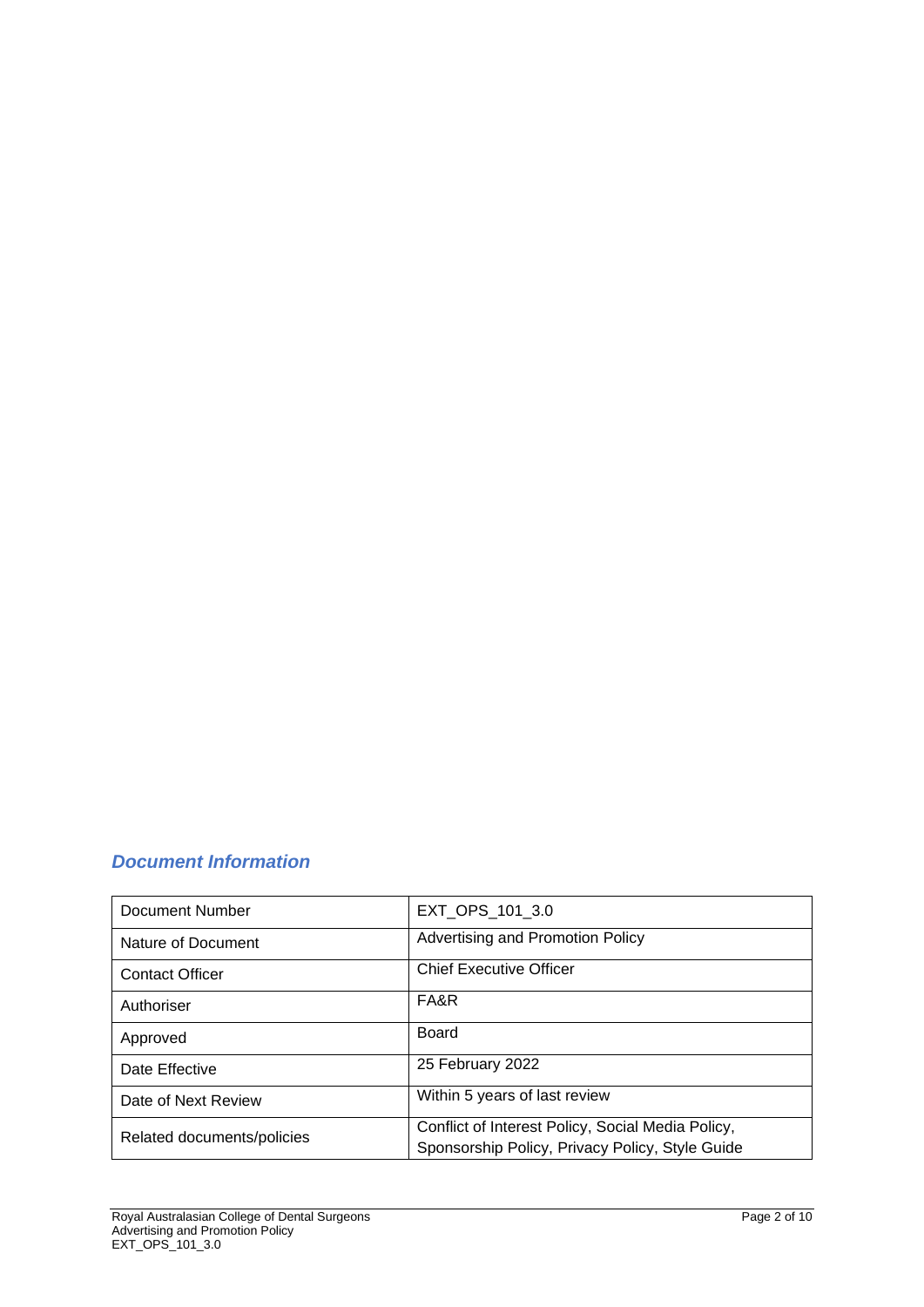# *Purpose*

The purpose of this policy is to ensure accuracy and integrity of the RACDS advertising and promotional activities and materials across print, online media and broadcast. This Policy applies to the booking and approval of advertising and the design and production of marketing, publications and promotional materials across the RACDS.

This policy applies to all RACDS staff and third parties undertaking marketing activities on behalf of the College.

# *Background*

The College presents itself as a global leader in the provision of postgraduate education, professional development and educational qualifications in dentistry. Perceptions of the College are influenced by the use of the RACDS name, logo and marketing materials, all of which ultimately contribute to the overall brand equity of the organisation.

Whether through advertising, media relations, brochures and other printed publications, videos, webpages, direct mail or other means, the consistent application of strategies to promote and protect the RACDS brand is of vital importance to the organisation.

Within RACDS there are many communications needs and for the College to effectively communicate it is essential that marketing and communications activities cannot result from isolated or ad hoc tactics and should be coordinated.

| RACDS/The College        | the Royal Australasian College of Dental Surgeons                |
|--------------------------|------------------------------------------------------------------|
| Advertising              | A form of communication used to convince a target audience       |
|                          | to take a course of action; for example for example to enrol at, |
|                          | sign up or donate to RACDS, through paid channels such as        |
|                          | print, magazine, digital, video, social and "Advertisement" has  |
|                          | a like meaning.                                                  |
| Marketing materials      | means all corporate materials and prospective promotional        |
|                          | documentation including print, electronic and web-based          |
|                          | materials.                                                       |
| <b>Third Party</b>       | an organisation, company or individual external to RACDS.        |
| <b>Brand Guidelines</b>  | Guiding principles and requirements which establish,             |
|                          | implement and protect all elements of a brand. They are          |
|                          | internal tools to act as a guide to ensure consistency in the    |
|                          | way we communicate, both visually and with language.             |
| <b>Printed Materials</b> | All printed materials and electronic formats of items such as    |
|                          | magazines, newspapers, newsletters, flyers, brochures,           |
|                          | booklets, books produced by RACDS to promote its                 |
|                          | operations or activities. It also includes corporate stationery  |
|                          | such as printed letterhead, electronic letterhead, with          |
|                          | compliment slips and business cards.                             |

## *Definitions*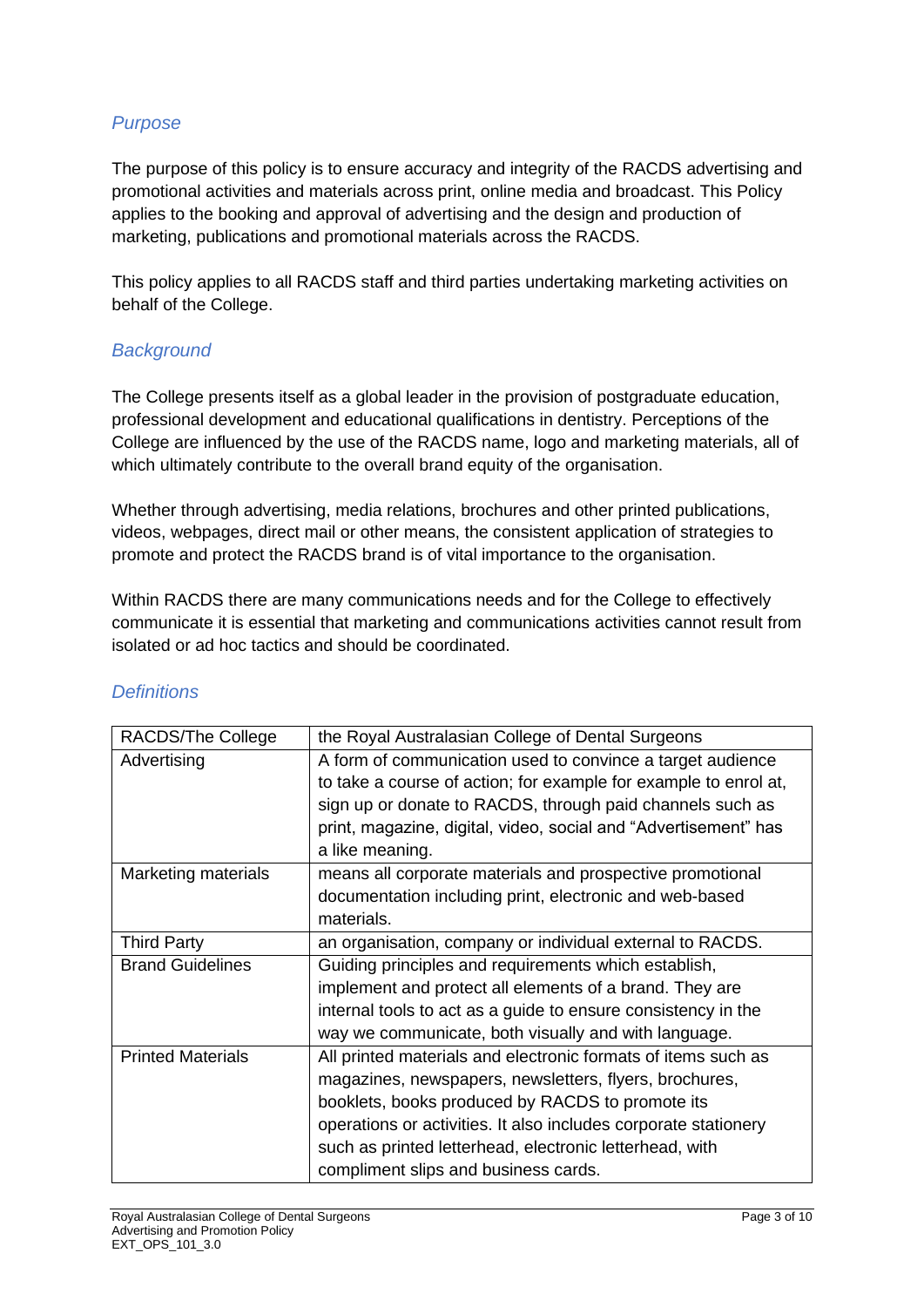| Inward sponsorship | Inward Sponsorship shall be defined as the provision of funds    |
|--------------------|------------------------------------------------------------------|
|                    | to the College by a commercial entity for which the College      |
|                    | provides a benefit in return. This may include advertising or    |
|                    | product promotional opportunities. These organisations           |
|                    | sponsor events (or aspects of events) and programs including     |
|                    | scientific meetings, training courses and workshops and          |
|                    | elements of the continuing professional development (CPD)        |
|                    | program.                                                         |
| Sponsorship        | An alliance, collaboration or other relationship between         |
|                    | RACDS and a Third Party, in which one party provides             |
|                    | funding, resources or in kind services to the other party, in    |
|                    | return for benefits such as rights of association for commercial |
|                    | and/or reputational advantage.                                   |

# *Policy Statement*

## **1. GENERAL PRINCIPLES OF PROMOTION**

- 1.1. To manage the College's publicly accessible print and online publications, including marketing, advertising, branding and promotional activities all marketing and communication activities must be:
	- a) consistent with its core values Refer to the Strategic Plan 2021-2024;
	- b) aligned with its strategic objectives Refer to the Strategic Plan 2021- 2024;
	- c) preserve or enhance its reputation;
	- d) be compliant with the applicable legislative/regulatory requirements.

## **2. GUIDING PRINCIPLES OF ADVERTISING**

- 2.1. Advertising may comprise paid, non-financial or a combination of both.
- 2.2. In judging the suitability of advertising, the College is guided by the following principles:
	- a) Activity that promotes the recognition and contribution of First Nations people will generally be supported.
	- b) The RACDS will not consider advertising that does not align with College policies.
	- c) An advertisement does not imply any exclusive arrangement with the RACDS.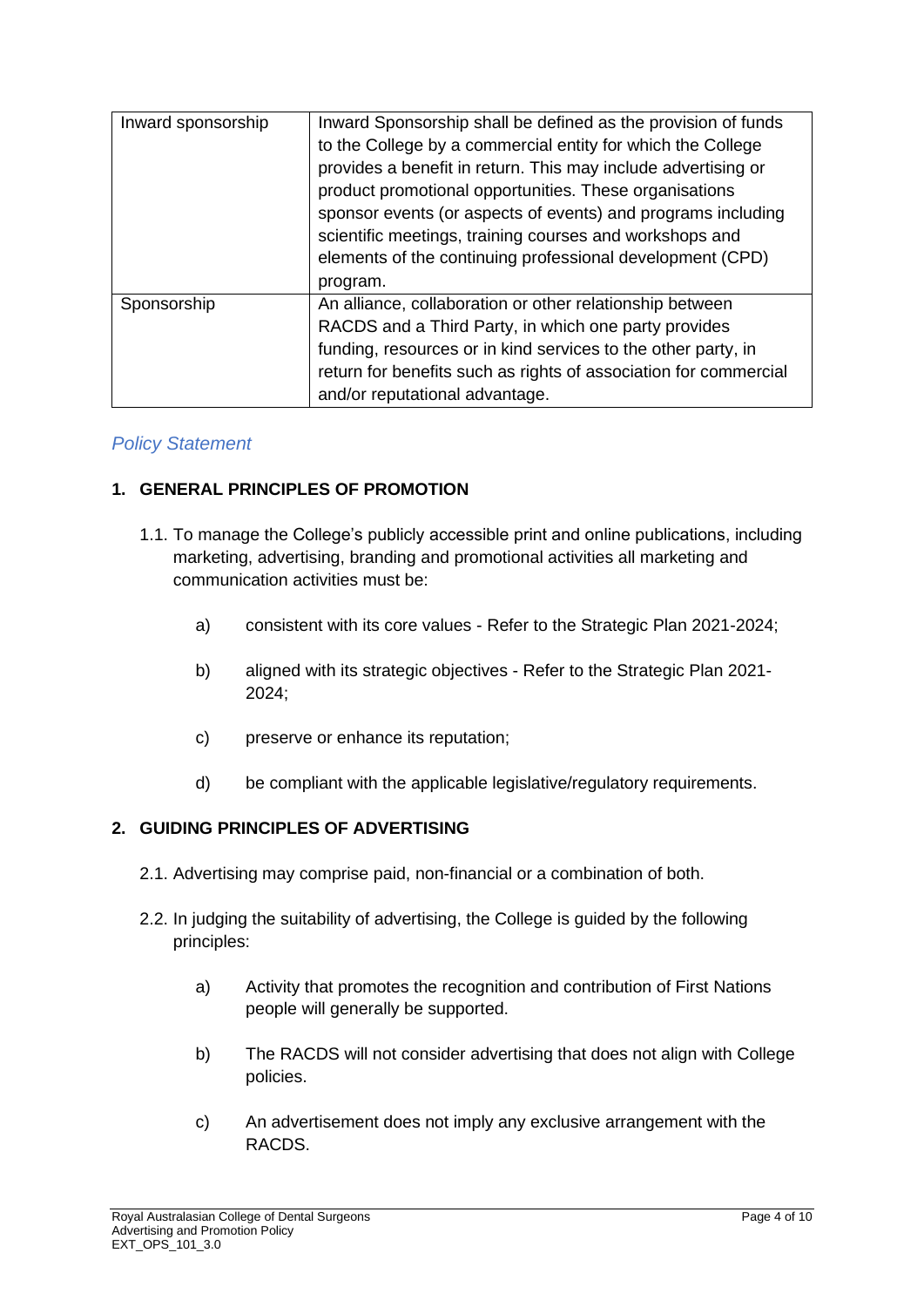- d) An advertisement does not imply any grant of control or influence over the content of any RACDS activity, publication, position or policy.
- e) An advertisement does not compromise or detract from the educational content or value of the activity for which the advertising is sought or its related activities.
- f) The College does not accept advertising from organisations which may bring the College's name into disrepute, or which are at odds with the College's purpose and values.
- g) The College does not accept advertising from companies involved in the production or distribution of tobacco, confectionary, carbonated beverages, weapons or armaments, gambling and related products.
- h) The advertising does not and will not bring adverse publicity to the RACDS and its programs and services.
- i) The College avoids competing advertising messages. For example, no mention of competing brand names within an ad banner; with the exception that a general conference banner may not be able to avoid listing multiple sponsors
- j) In compliance with the Conflict of Interest Policy, employees and members of the RACDS do not benefit personally from arrangements unless they happen to be the recipient of a sponsored award or prize.

# **3. CORPORATE IDENTITY**

- 3.1. Elements of the College's brand include its corporate identity, style, tone and manner across all internal and external communication. The RACDS brand guidelines should be used as standards for the use of the logo, print, typefaces and communication.
- 3.2. The brand guidelines aim to set out to standardise the College's communication and representation visually across all communication, advertising and marketing.
- 3.3. The Communications & Marketing Team will have primary responsibility for the development, preparation and production of advertising and/or promotional activities with respect to the College's marketing. The Communications & Marketing Team will be responsible for the production and distribution of editorial and brand style guidelines and updates as appropriate.
- 3.4. Third Parties, where approved, shall seek authority to use the College's logo, name or tagline in advertising or promotional materials. The RACDS logo may not be used for promotional purposes by a Third Party without prior written approval of the Communications & Marketing Team or CEO.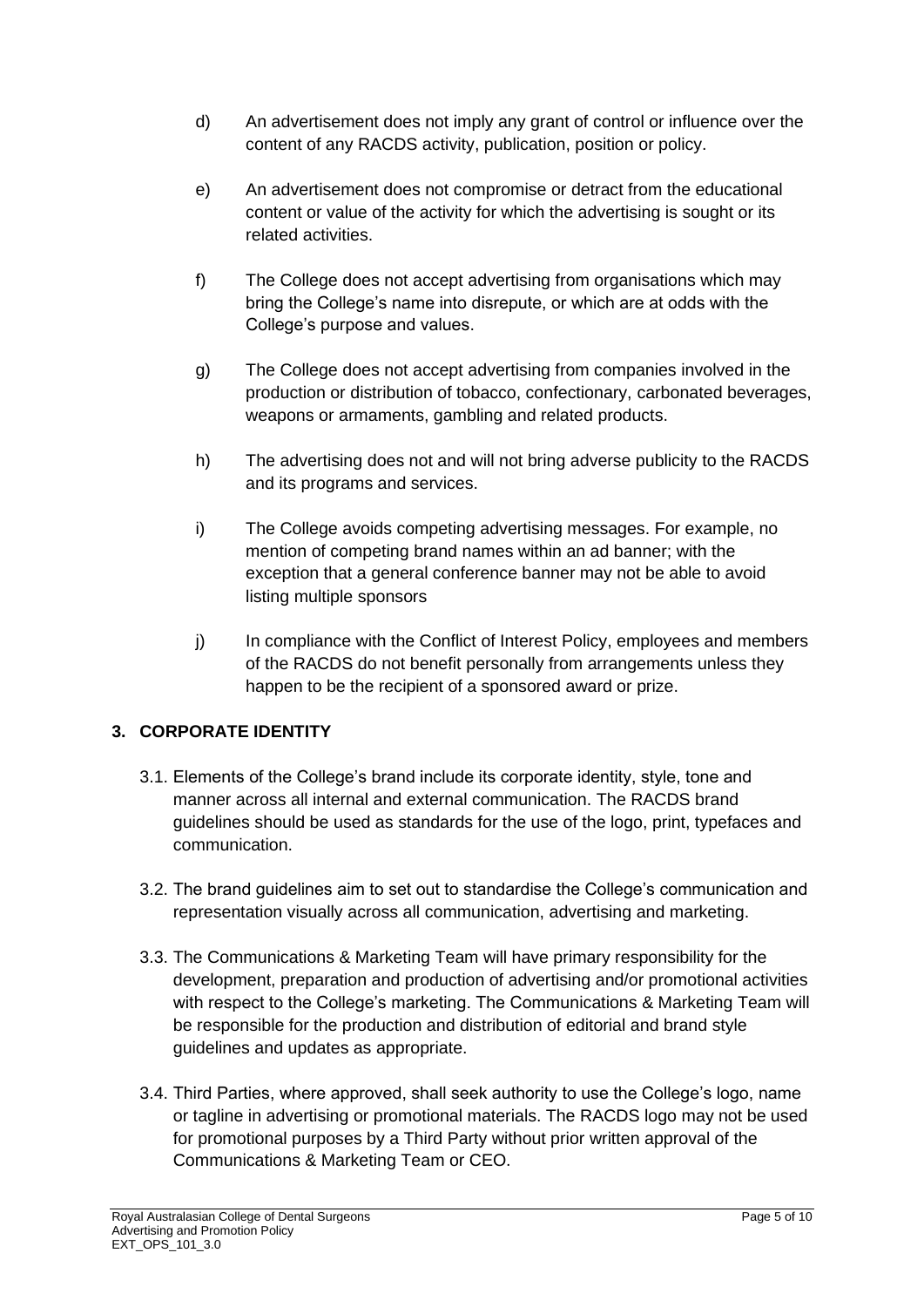3.5. The official name of the College is the "Royal Australasian College of Dental Surgeons" and the appropriate abbreviated name is "RACDS". The College owns trademark rights on both the official and abbreviated names.

# **4. PHOTO PERMISSIONS**

4.1. The College will make every reasonable attempt to inform individuals who participate in photo shoots or videos, including educational events and other functions, that the material may be used for marketing purposes.

## **5. RACDS MARKETING**

- 5.1. The RACDS conducts marketing, advertising and communication activities to promote the College and its products and/or services to its members, the dental community and the general public.
- 5.2. Marketing and communications
	- 5.2.1. The Marketing Team will manage all aspects of the College's corporate identity, brand management and marketing activities including advertising, member recruitment, events, promotional materials, online and social media marketing, branding and design of corporate materials and templates (as outlined in the RACDS Brand Guidelines).
	- 5.2.2. All external communications activities of RACDS should be coordinated with, and/or approved by Communications & Marketing and/or the CEO. These activities include, but are not limited to:
		- a) Publications including print and electronic publications;
		- b) Merchandise;
		- c) Logos and brand identity;
		- d) Advertising;
		- e) Media relations including distribution of press releases;
		- f) Videos;
		- g) RACDS webpages;
		- h) Signage;
		- i) Event management;
		- j) Sponsorship;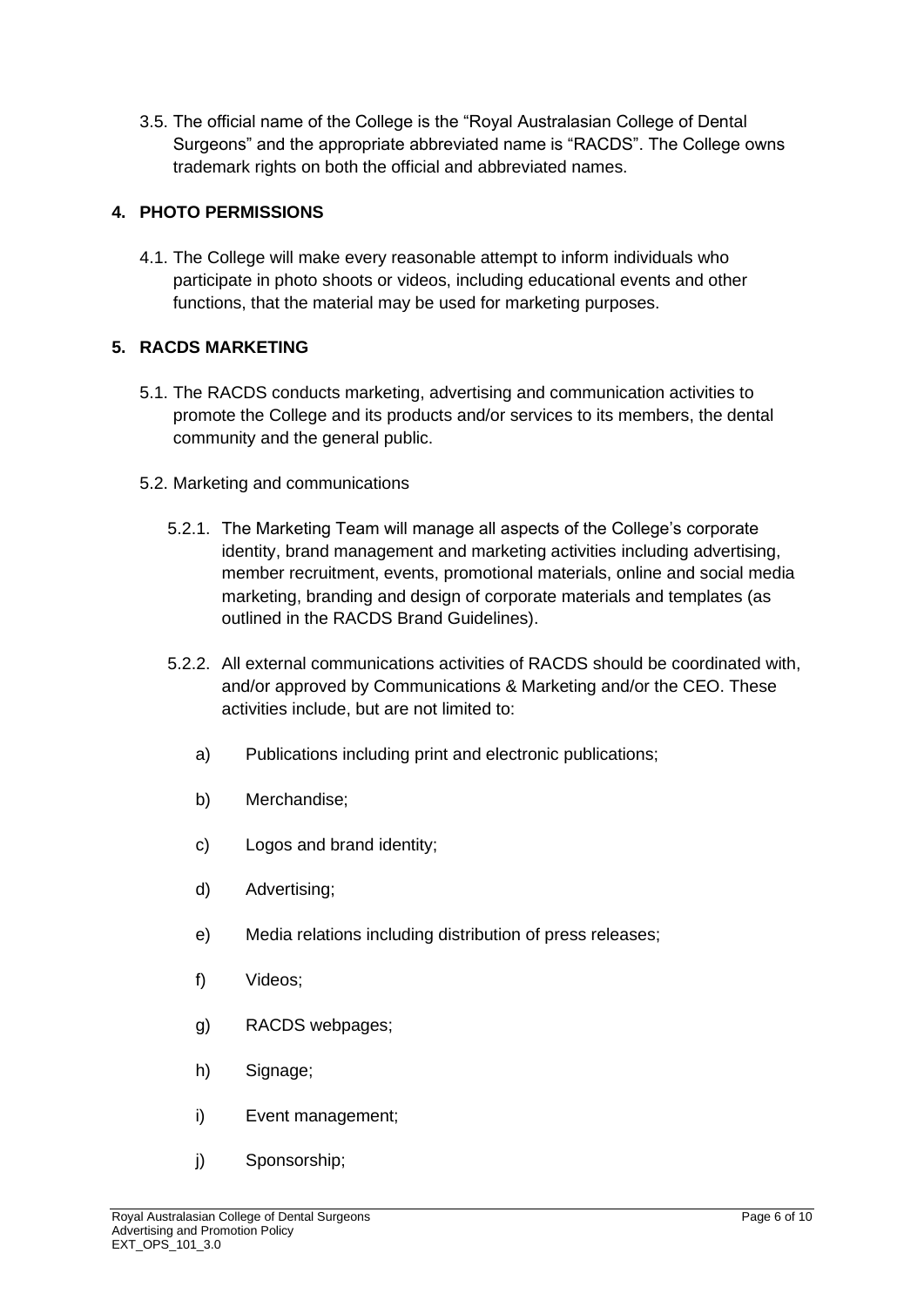- k) Social media; and
- l) Market research.
- 5.2.3. All publicly accessible websites presenting official RACDS information should be consistent and maintained with regard to navigation structure, location of the RACDS logo, footer, and contact information.
- 5.2.4. Each department within RACDS is responsible for their web content. Communications & Marketing will periodically review the website, report analytics, and recommend content edits and updates where required to content editors.
- 5.3. Types of Advertising
	- 5.3.1. The RACDS uses the following mediums for advertising and promoting its products and services
	- 5.3.2. Owned media
		- a) Electronic direct mail (eblasts)
		- b) Website
		- c) Organic social media
		- d) Events
		- e) Sponsorship
	- 5.3.3. Paid media
		- a) Google Ads
		- b) Student Associations
		- c) Industry magazines
		- d) Paid social media
		- e) Exhibition/Trade shows
	- 5.3.4. The advertising and promotion of College events and programs take prominence and priority of effort over non-College/Third Party activities.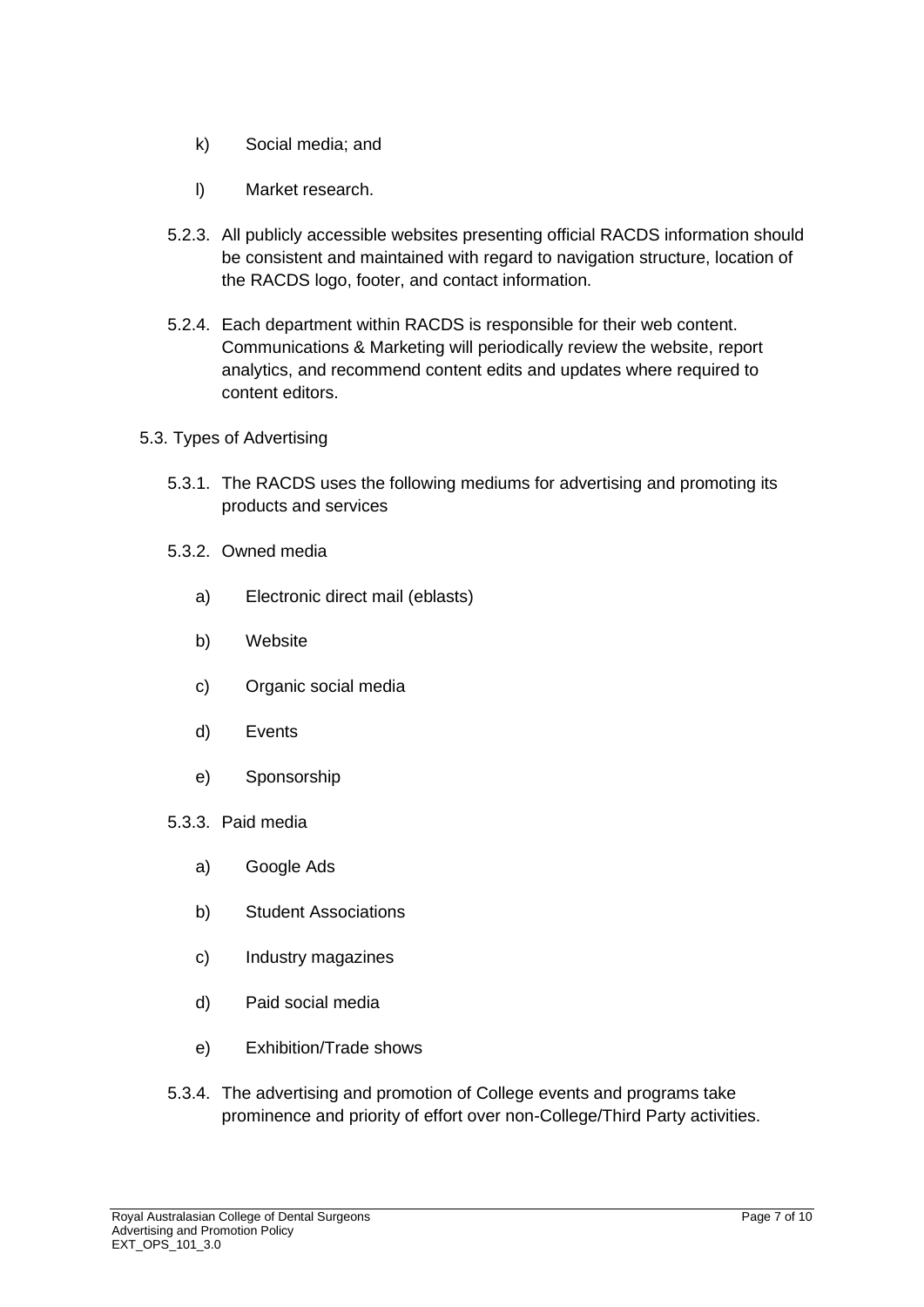### **6. THIRD PARTY ADVERTISING**

- 6.1. The College receives requests from time to time from both external groups wishing to advertise or promote educational activities or events to the College community, as well as College members looking to advertise job postings or other opportunities.
- 6.2. The RACDS will accept Third Party advertising through a paid agreement based on the general and guiding principles.
- 6.3. The College does not permit Third Party advertising for the following:
	- a) College Yearbook
	- b) RACDS Annual Report
	- c) Educational programs, courses and exams
- 6.4. Third Party advertising may be supported, if deemed suitable, for the following:
	- 6.4.1. College publications & communications
		- a) Advertising in College News magazine and RACDS email communications is permitted as an important means of keeping members informed of new and better products and services for the practice of dentistry. Such advertising must be factual, dignified, tasteful and intended to provide useful product and service information.
		- b) The publication of a Third Party advertisement is not to be construed as an endorsement or approval by the RACDS of the product or service being offered in the advertisement unless the advertisement specifically includes an authorized statement that such approval or endorsement has been granted. The fact that an advertisement for a product, service or company has appeared in an RACDS publication will not be referred to in collateral advertising.
		- c) The RACDS reserves the right to accept or reject advertising at its sole discretion for any product or service submitted for publication.
	- 6.4.2. Website
		- a) Advertising from Third Parties is not permitted on the RACDS website except for job position or clinic sale posts on the 'Advertised Positions and Dental Practices' webpage. A fee is applicable for website advertising.
		- b) The College will consider applications from Third Parties as well as members of the College wishing to advertise or promote available positions and clinic sales within the College community.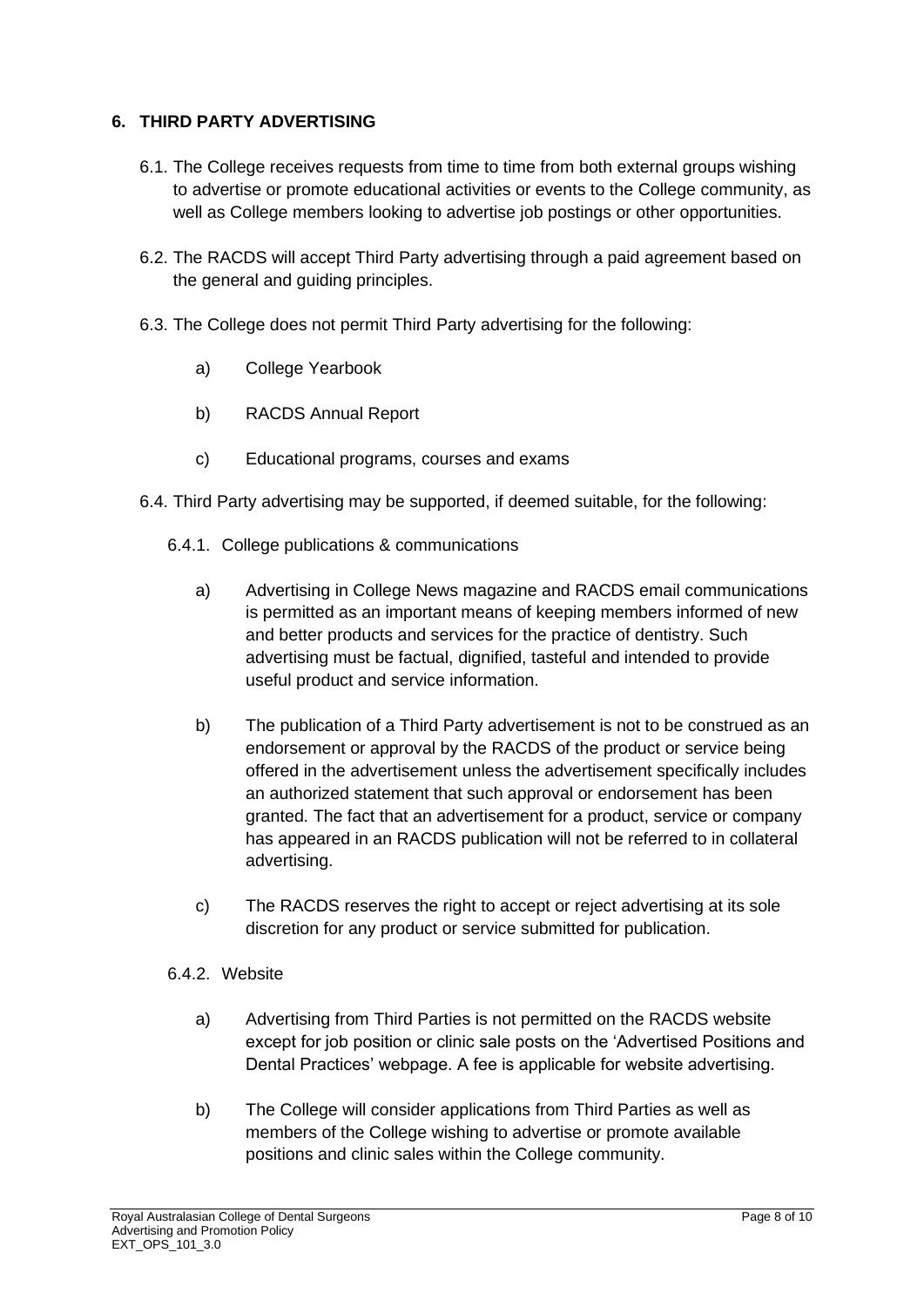- c) RACDS will not display Classified Advertising in on its public-facing webpages or communications
- d) RACDS will only permit job advertisements from Members and Fellows, or otherwise approved organisations.
- e) Job advertisements will be communicated to other Members and Fellows in the form of an e-blast, online member profile or other member/fellow only communication.
- f) Employers must adhere to the Fair Work Act 2009 (or equivalent if the employer is outside of Australia) to be permitted to place job advertisements.
- g) The minimum information required for a job advertisement is Job title, job description and location, application close date and employer contact information or employment submission process.
- h) RACDS reserves the right to refuse a Classified Advertisement application.
- i) Applications should be made in writing to the Communications team and will be considered by the Director of Marketing and Communications, and if required, the Chief Executive Officer.
- j) RACDS will only permit job advertisements from Members and Fellows, or otherwise approved organisations. There will be situations where these fees are waived, when the activity is considered to be especially important or relevant to the College, or when similar advertising of College events by external groups has occurred.
- k) The College reserves the right to deny a Third Party from advertising a job or clinic advertisement if it does not align with College standards.

# 6.4.3. Social media

a) Where negotiated as part of a sponsorship or MOU agreement, social media posting on behalf of a Third Party is permitted on the RACDS social media platform. The Communications & Marketing Team will deem the most appropriate social media platform based on the level of agreement and benefit to RACDS.

# 6.4.4. Events

a) Refer to the Sponsorship Policy for details.